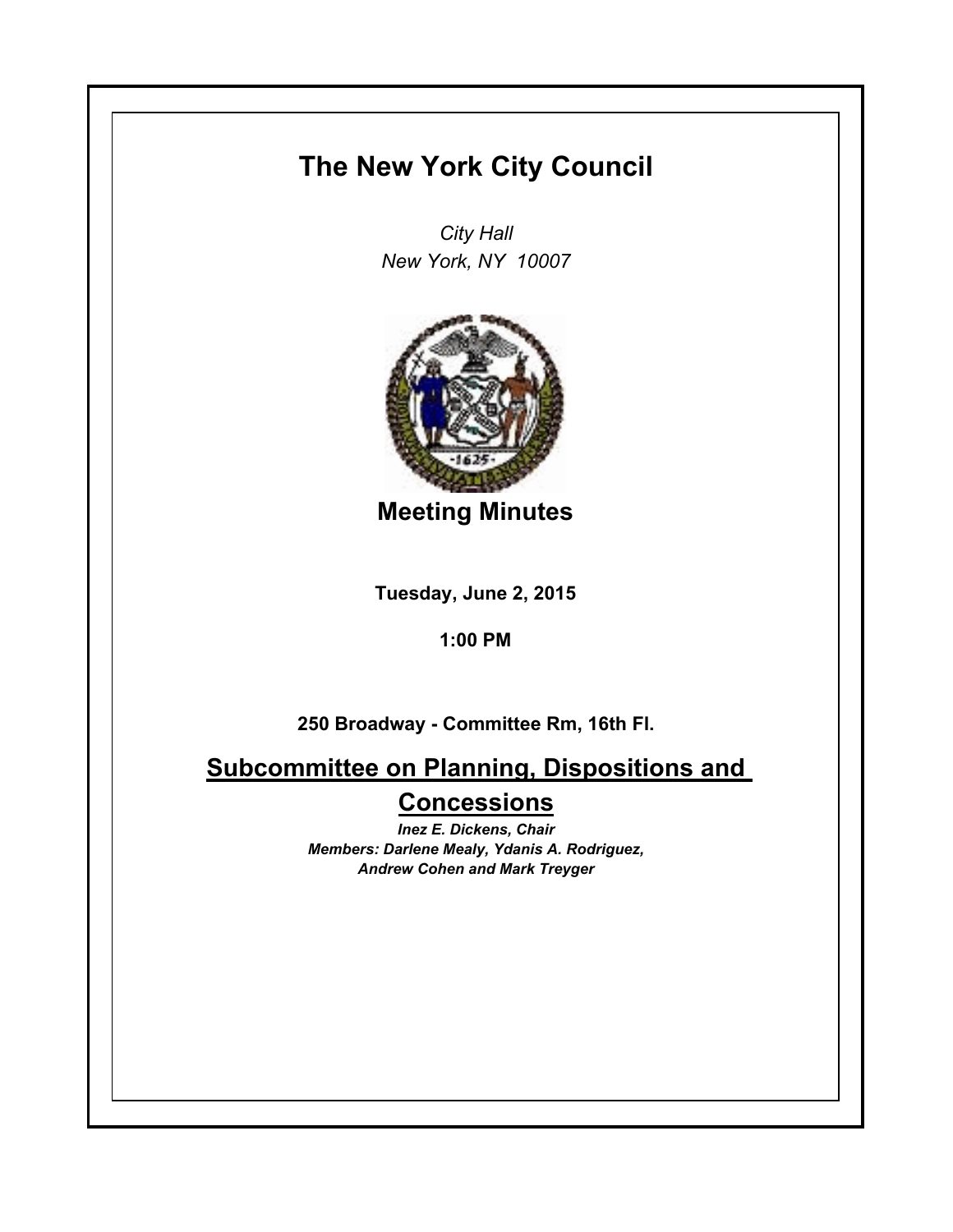| Roll Call    |                                                                                                                                                                                                                                                                                                                                                                                         |                                                                                                                                                                                                                                                                                                                                                                                                          |  |
|--------------|-----------------------------------------------------------------------------------------------------------------------------------------------------------------------------------------------------------------------------------------------------------------------------------------------------------------------------------------------------------------------------------------|----------------------------------------------------------------------------------------------------------------------------------------------------------------------------------------------------------------------------------------------------------------------------------------------------------------------------------------------------------------------------------------------------------|--|
|              | Present: Dickens, Mealy, Rodriguez, Cohen and Treyger                                                                                                                                                                                                                                                                                                                                   |                                                                                                                                                                                                                                                                                                                                                                                                          |  |
|              | Other Council Members Attending: Greenfield and Miller                                                                                                                                                                                                                                                                                                                                  |                                                                                                                                                                                                                                                                                                                                                                                                          |  |
| LU 0219-2015 | Application No. 20155554 HAM submitted by the New York City<br>Department of Housing Preservation and Development pursuant to<br>Section 577 of the Private Housing Finance Law for a real property<br>tax exemption for properties identified as Block 2025, Lots 41,50,<br>52, and 53, and Block 2026, Lot 7, Borough of Manhattan,<br><b>Community Board 10, Council District 9.</b> |                                                                                                                                                                                                                                                                                                                                                                                                          |  |
|              | Attachments:                                                                                                                                                                                                                                                                                                                                                                            | April 28, 2015 - Stated Meeting Agenda with Links to Files, Land Use<br>Calendar - Week of May 4, 2015 - May 8, 2015, Hearing Testimony -<br>Planning 5/5/15, Land Use Calendar - Week of May 18, 2015 - May 22,<br>2015, Hearing Testimony - Planning 5-19-15, Land Use Calendar - Week of<br>June 1, 2015 - June 5, 2015, Hearing Testimony - Planning 6-2-15, Hearing<br>Transcript - Planning 6-2-15 |  |
|              | This Land Use Application was Hearing Held by Committee                                                                                                                                                                                                                                                                                                                                 |                                                                                                                                                                                                                                                                                                                                                                                                          |  |
|              | Attachments:                                                                                                                                                                                                                                                                                                                                                                            | April 28, 2015 - Stated Meeting Agenda with Links to Files, Land Use<br>Calendar - Week of May 4, 2015 - May 8, 2015, Hearing Testimony -<br>Planning 5/5/15, Land Use Calendar - Week of May 18, 2015 - May 22,<br>2015, Hearing Testimony - Planning 5-19-15, Land Use Calendar - Week of<br>June 1, 2015 - June 5, 2015, Hearing Testimony - Planning 6-2-15, Hearing<br>Transcript - Planning 6-2-15 |  |
|              |                                                                                                                                                                                                                                                                                                                                                                                         | This Land Use Application was Laid Over by Subcommittee                                                                                                                                                                                                                                                                                                                                                  |  |
| LU 0229-2015 | Application No. 20155571 HAX submitted by the New York City<br>Department of Housing Preservation and Development pursuant to<br>Article 16 of the General Municipal Law of New York State for an<br>Urban Development Action Area Project for property located at 62<br>West Tremont Avenue, Borough of the Bronx, Community Board 5,<br><b>Council District 14.</b>                   |                                                                                                                                                                                                                                                                                                                                                                                                          |  |
|              | <u> Attachments:</u>                                                                                                                                                                                                                                                                                                                                                                    | May 14, 2015 - Stated Meeting Agenda with Links to Files, Land Use<br>Calendar - Week of May 18, 2015 - May 22, 2015, Hearing Testimony -<br>Planning 5-19-15, Land Use Calendar - Week of June 1, 2015 - June 5,<br>2015, Land Use Calendar - June 4, 2015, Hearing Testimony - Planning<br>6-2-15, Hearing Transcript - Planning 6-2-15                                                                |  |
|              | This Land Use Application was Hearing Held by Committee                                                                                                                                                                                                                                                                                                                                 |                                                                                                                                                                                                                                                                                                                                                                                                          |  |
|              | Attachments:                                                                                                                                                                                                                                                                                                                                                                            | May 14, 2015 - Stated Meeting Agenda with Links to Files, Land Use<br>Calendar - Week of May 18, 2015 - May 22, 2015, Hearing Testimony -<br>Planning 5-19-15, Land Use Calendar - Week of June 1, 2015 - June 5,<br>2015, Land Use Calendar - June 4, 2015, Hearing Testimony - Planning<br>6-2-15, Hearing Transcript - Planning 6-2-15                                                                |  |
|              |                                                                                                                                                                                                                                                                                                                                                                                         |                                                                                                                                                                                                                                                                                                                                                                                                          |  |

**A motion was made that this Land Use Application be Approved by Subcommittee approved by Roll Call.**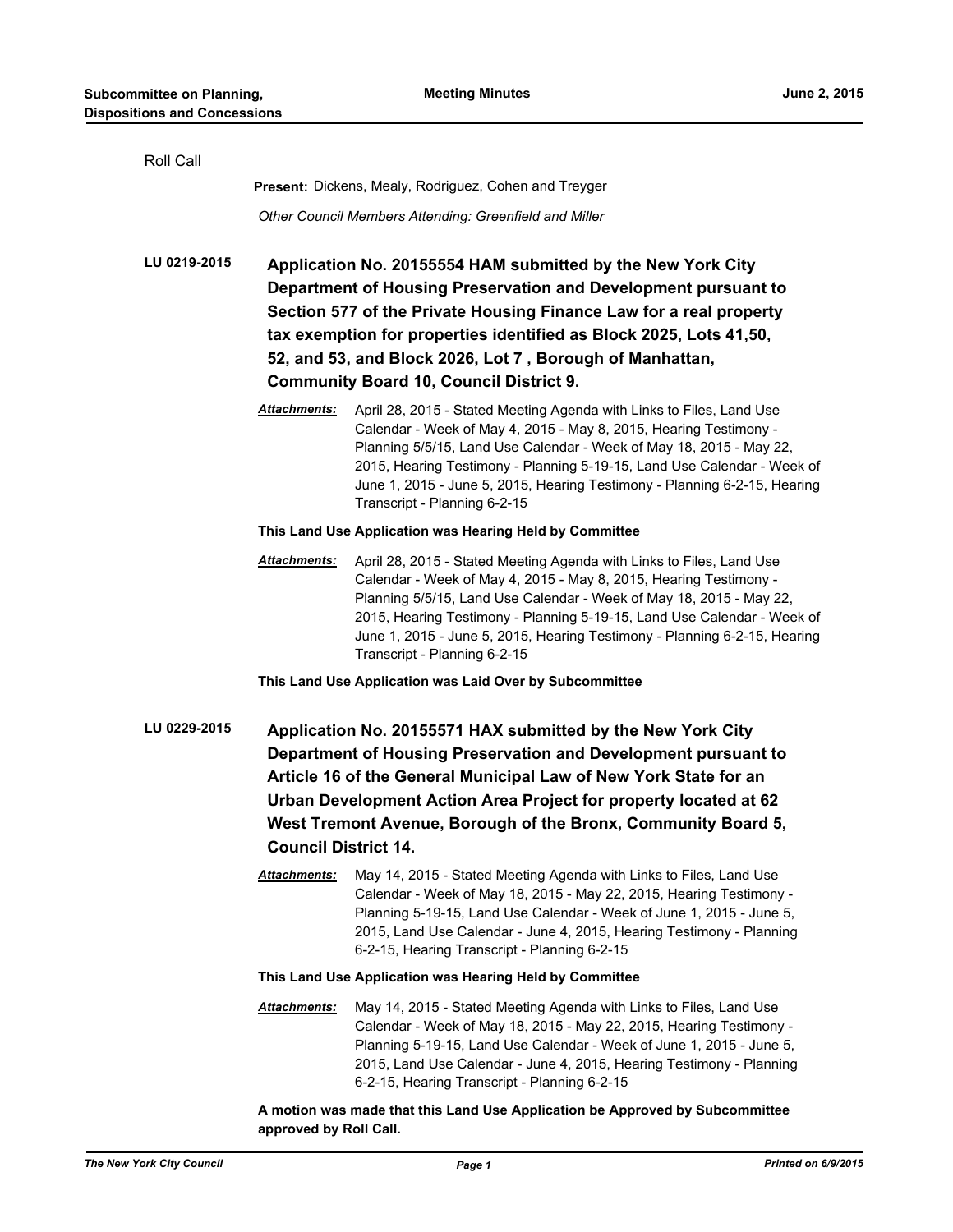**Affirmative:** 5 - Dickens, Mealy, Rodriguez, Cohen and Treyger

**LU 0230-2015 Application No. 20155634 HAK submitted by the New York City Department of Housing Preservation and Development pursuant to Article 16 of the General Municipal Law of New York State for an Urban Development Action Area Project for properties located at 2425 Mermaid Avenue, 2427 Mermaid Avenue, 3216 Mermaid Avenue, 2816 West 16th Street, 3566 Canal Avenue, Borough of Brooklyn, Community Board 13, Council District 47.**

> *Attachments:* May 14, 2015 - Stated Meeting Agenda with Links to Files, Land Use Calendar - Week of May 18, 2015 - May 22, 2015, Hearing Testimony - Planning 5-19-15, Land Use Calendar - Week of June 1, 2015 - June 5, 2015, Land Use Calendar - June 4, 2015, Hearing Testimony - Planning 6-2-15, Hearing Transcript - Planning 6-2-15

**This Land Use Application was Hearing Held by Committee**

*Attachments:* May 14, 2015 - Stated Meeting Agenda with Links to Files, Land Use Calendar - Week of May 18, 2015 - May 22, 2015, Hearing Testimony - Planning 5-19-15, Land Use Calendar - Week of June 1, 2015 - June 5, 2015, Land Use Calendar - June 4, 2015, Hearing Testimony - Planning 6-2-15, Hearing Transcript - Planning 6-2-15

**A motion was made that this Land Use Application be Approved by Subcommittee approved by Roll Call.**

- **Affirmative:** 5 Dickens, Mealy, Rodriguez, Cohen and Treyger
- **LU 0232-2015 Application No. 20155682 HAX submitted by the New York City Department of Housing Preservation and Development pursuant to Sections 123(4), 125, and 577 of the Private Housing Finance Law for a real property tax exemption, termination of the prior tax exemption, voluntary dissolution of the current owner and conveyance from the current owner to a new owner for properties identified as Block 2740, Lot 1, Block 2761, Lots 103, 149, 154, and Block 2762, Lot 153, Borough of the Bronx, Community Board 2, Council District 17.**
	- *Attachments:* May 27, 2015 Stated Meeting Agenda with Links to Files, Land Use Calendar - Week of June 1, 2015 - June 5, 2015, Land Use Calendar - June 4, 2015, Hearing Testimony - Planning 6-2-15, Hearing Transcript - Planning 6-2-15

**This Land Use Application was Hearing Held by Committee**

*Attachments:* May 27, 2015 - Stated Meeting Agenda with Links to Files, Land Use Calendar - Week of June 1, 2015 - June 5, 2015, Land Use Calendar - June 4, 2015, Hearing Testimony - Planning 6-2-15, Hearing Transcript - Planning 6-2-15

**A motion was made that this Land Use Application be Approved by Subcommittee approved by Roll Call.**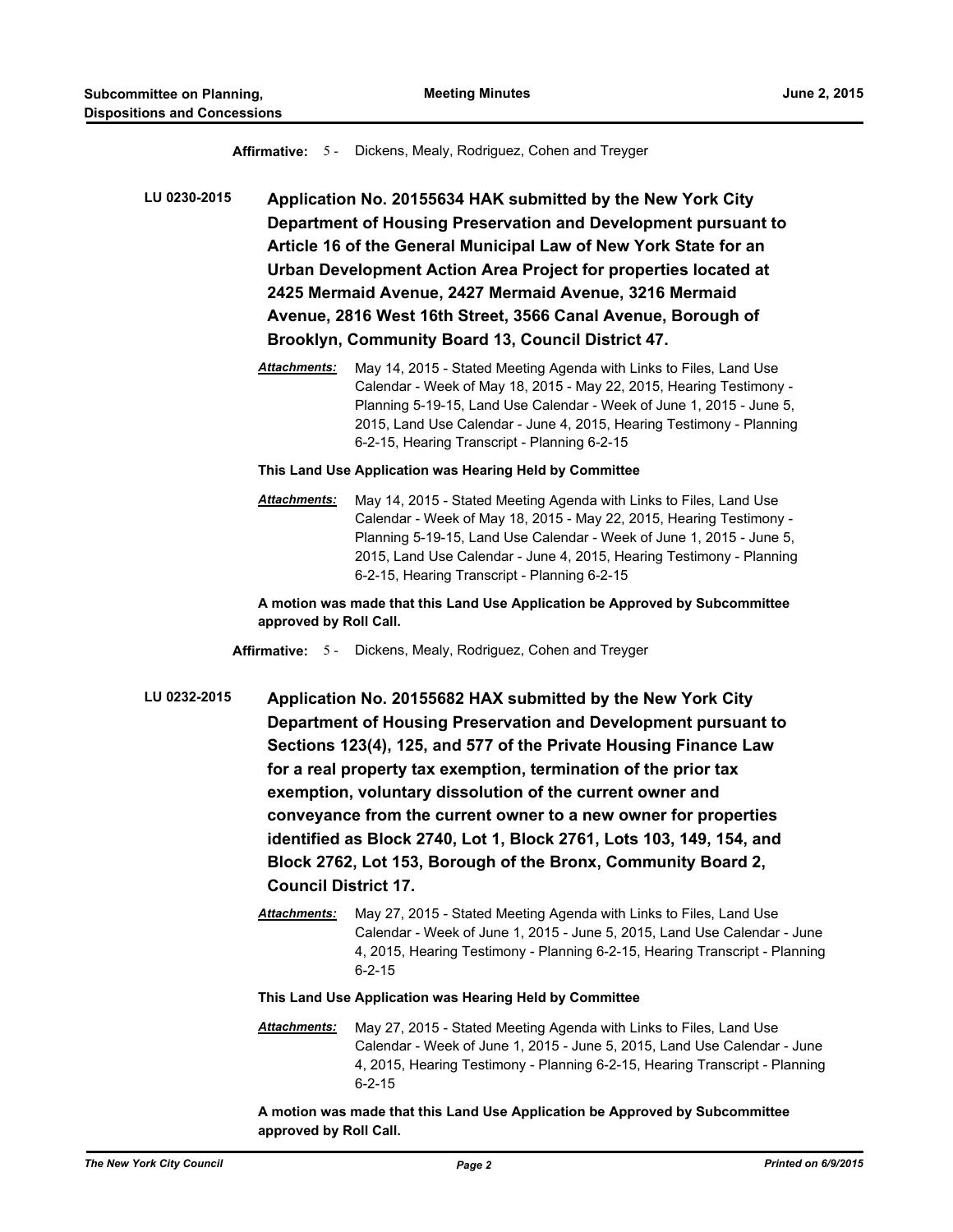**Affirmative:** 5 - Dickens, Mealy, Rodriguez, Cohen and Treyger

- **LU 0233-2015 Application No. 20155683 HAQ submitted by the New York City Department of Housing Preservation and Development pursuant to Article 16 of the General Municipal Law for approval of Urban Development Action Area and Project and a real property tax exemption pursuant to Section 696 of the General Municipal Law for properties identified as Block 11164, Lot 28, Block 10318, Lot 17, Block 12736, Lot 38, Block 11137, Lot 146, Block 12622, Lot 29, Block 10848, Lot 5, and Block 11141, Lot 88, Borough of Queens, Community Boards 12 and 13, Council District 27.**
	- *Attachments:* May 27, 2015 Stated Meeting Agenda with Links to Files, Land Use Calendar - Week of June 1, 2015 - June 5, 2015, Additional Meeting of the Subcommittee on Planning, Dispositions and Concessions, Land Use Calendar - June 4, 2015, Hearing Testimony - Planning 6-2-15, Hearing Transcript - Planning 6-2-15

**This Land Use Application was Hearing Held by Committee**

*Attachments:* May 27, 2015 - Stated Meeting Agenda with Links to Files, Land Use Calendar - Week of June 1, 2015 - June 5, 2015, Additional Meeting of the Subcommittee on Planning, Dispositions and Concessions, Land Use Calendar - June 4, 2015, Hearing Testimony - Planning 6-2-15, Hearing Transcript - Planning 6-2-15

**This Land Use Application was Laid Over by Subcommittee**

- **LU 0234-2015 Application No. 20155684 HAQ submitted by the New York City Department of Housing Preservation and Development pursuant to Article 16 of the General Municipal Law for approval of Urban Development Action Area and Project and a real property tax exemption pursuant to Section 696 of the General Municipal Law for properties identified as Block 12934, Lot 127, Block 13101, Lot 32, Block 13128, Lot 4, Block 12977, Lot 34, and Block 12934, Lot 129, Borough of Queens, Community Board 13, Council District 31.**
	- *Attachments:* May 27, 2015 Stated Meeting Agenda with Links to Files, Land Use Calendar - Week of June 1, 2015 - June 5, 2015, Land Use Calendar - June 4, 2015, Hearing Testimony - Planning 6-2-15, Hearing Transcript - Planning 6-2-15

**This Land Use Application was Hearing Held by Committee**

*Attachments:* May 27, 2015 - Stated Meeting Agenda with Links to Files, Land Use Calendar - Week of June 1, 2015 - June 5, 2015, Land Use Calendar - June 4, 2015, Hearing Testimony - Planning 6-2-15, Hearing Transcript - Planning 6-2-15

**A motion was made that this Land Use Application be Approved by Subcommittee approved by Roll Call.**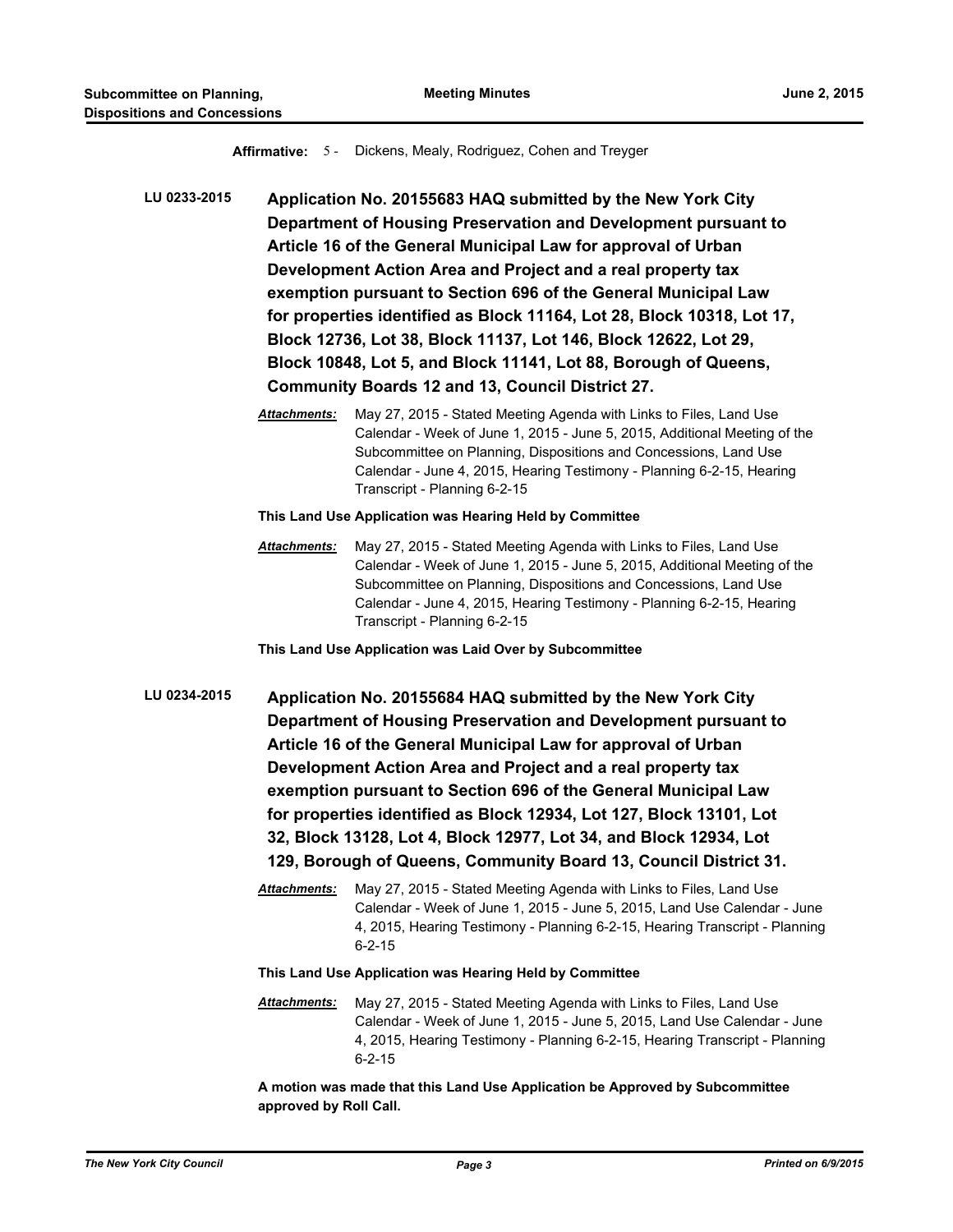| <b>Affirmative: 4-</b>                                                                                                                                                                                                                                                                                                                                                                                                                                                                                                                             | Dickens, Rodriguez, Cohen and Treyger                                                                                                                                                                                                                                                                                                                                                                                                                  |  |
|----------------------------------------------------------------------------------------------------------------------------------------------------------------------------------------------------------------------------------------------------------------------------------------------------------------------------------------------------------------------------------------------------------------------------------------------------------------------------------------------------------------------------------------------------|--------------------------------------------------------------------------------------------------------------------------------------------------------------------------------------------------------------------------------------------------------------------------------------------------------------------------------------------------------------------------------------------------------------------------------------------------------|--|
| Negative: $1 -$                                                                                                                                                                                                                                                                                                                                                                                                                                                                                                                                    | Mealy                                                                                                                                                                                                                                                                                                                                                                                                                                                  |  |
| LU 0235-2015                                                                                                                                                                                                                                                                                                                                                                                                                                                                                                                                       | Application No. 20155685 HAR submitted by the New York City<br>Department of Housing Preservation and Development pursuant to<br>Article 16 of the General Municipal Law for approval of Urban<br>Development Action Area and Project and a real property tax<br>exemption pursuant to Section 696 of the General Municipal Law<br>for property identified as Block 1227, Lot 37, Borough of Staten<br>Island, Community Board 1, Council District 49. |  |
| Attachments:                                                                                                                                                                                                                                                                                                                                                                                                                                                                                                                                       | May 27, 2015 - Stated Meeting Agenda with Links to Files, Land Use<br>Calendar - Week of June 1, 2015 - June 5, 2015, Land Use Calendar - June<br>4, 2015, Hearing Testimony - Planning 6-2-15, Hearing Transcript - Planning<br>$6 - 2 - 15$                                                                                                                                                                                                          |  |
| This Land Use Application was Hearing Held by Committee                                                                                                                                                                                                                                                                                                                                                                                                                                                                                            |                                                                                                                                                                                                                                                                                                                                                                                                                                                        |  |
| Attachments:                                                                                                                                                                                                                                                                                                                                                                                                                                                                                                                                       | May 27, 2015 - Stated Meeting Agenda with Links to Files, Land Use<br>Calendar - Week of June 1, 2015 - June 5, 2015, Land Use Calendar - June<br>4, 2015, Hearing Testimony - Planning 6-2-15, Hearing Transcript - Planning<br>$6 - 2 - 15$                                                                                                                                                                                                          |  |
|                                                                                                                                                                                                                                                                                                                                                                                                                                                                                                                                                    | A motion was made that this Land Use Application be Approved by Subcommittee<br>approved by Roll Call.                                                                                                                                                                                                                                                                                                                                                 |  |
|                                                                                                                                                                                                                                                                                                                                                                                                                                                                                                                                                    | Affirmative: 4 - Dickens, Rodriguez, Cohen and Treyger                                                                                                                                                                                                                                                                                                                                                                                                 |  |
| <b>Negative:</b> 1 -                                                                                                                                                                                                                                                                                                                                                                                                                                                                                                                               | Mealy                                                                                                                                                                                                                                                                                                                                                                                                                                                  |  |
| LU 0236-2015<br>Application No. 20155695 HAX submitted by the New York City<br>Department of Housing Preservation and Development pursuant to<br>Article 16 of the General Municipal Law for approval of Urban<br>Development Action Area and Project and a real property tax<br>exemption pursuant to Section 577 of the General Municipal Law<br>for properties located at 384 Grand Concourse, 1038 Rogers Place,<br>1202, 1183, and 1171 Clay Avenue, and 1129 Morris Avenue,<br>Borough of the Bronx, Community Board 1, Council District 49. |                                                                                                                                                                                                                                                                                                                                                                                                                                                        |  |
| Attachments:                                                                                                                                                                                                                                                                                                                                                                                                                                                                                                                                       | May 27, 2015 - Stated Meeting Agenda with Links to Files, Land Use<br>Calendar - Week of June 1, 2015 - June 5, 2015, Additional Meeting of the<br>Subcommittee on Planning, Dispositions and Concessions, Land Use<br>Calendar - June 4, 2015, Hearing Testimony - Planning 6-2-15, Hearing<br>Transcript - Planning 6-2-15                                                                                                                           |  |
|                                                                                                                                                                                                                                                                                                                                                                                                                                                                                                                                                    | This Land Use Application was Hearing Held by Committee                                                                                                                                                                                                                                                                                                                                                                                                |  |